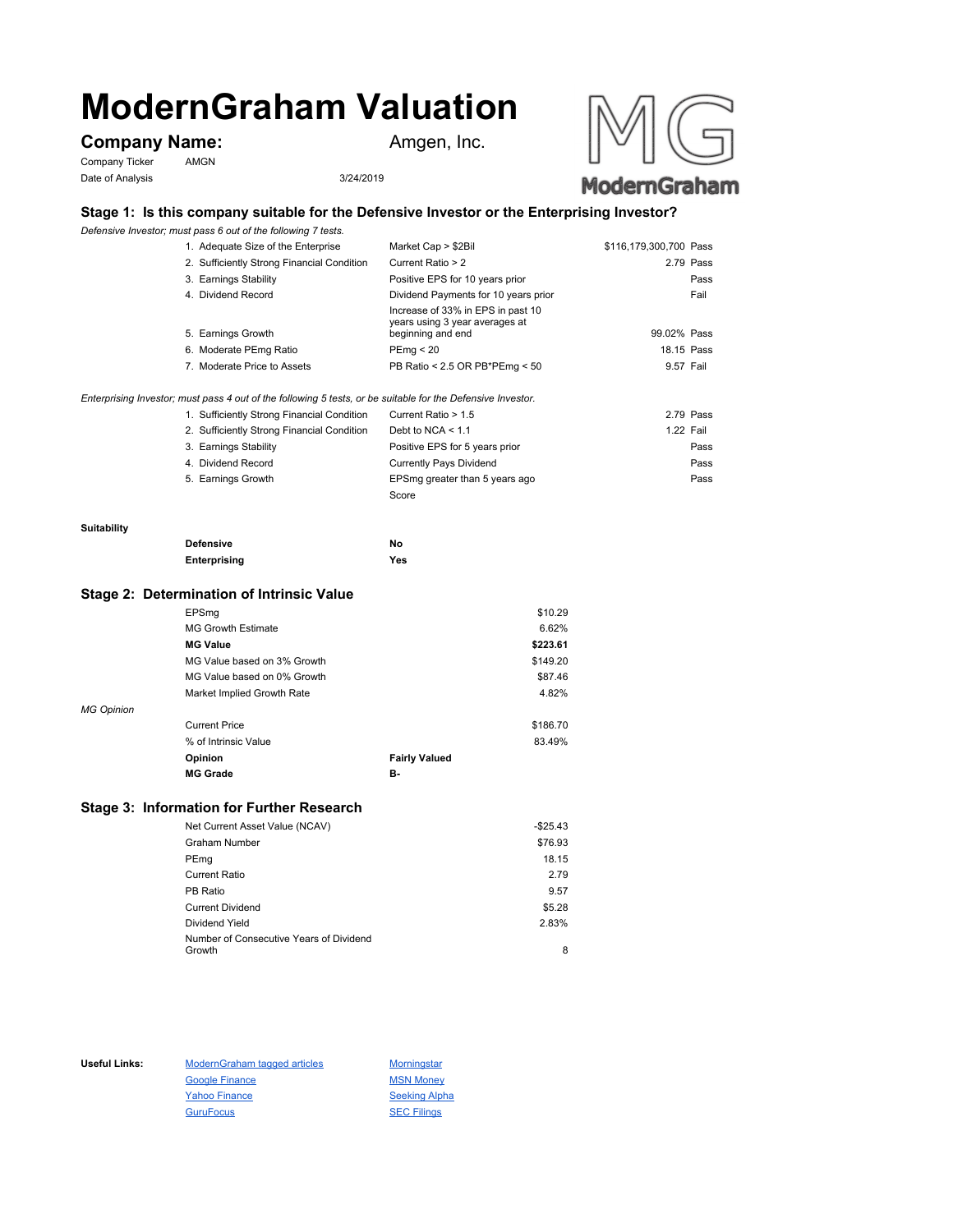| <b>EPS History</b> |         | <b>EPSmg History</b>                 |                  |
|--------------------|---------|--------------------------------------|------------------|
| Next Fiscal Year   |         |                                      |                  |
| Estimate           |         | \$13.25 Next Fiscal Year Estimate    | \$10.29          |
| Dec2018            | \$12.62 | Dec2018                              | \$8.63           |
| Dec2017            | \$2.69  | Dec2017                              | \$6.78           |
| Dec2016            | \$10.24 | Dec2016                              | \$8.42           |
| Dec2015            | \$9.06  | Dec2015                              | \$7.14           |
| Dec2014            | \$6.70  | Dec2014                              | \$5.97           |
| Dec2013            | \$6.64  | Dec2013                              | \$5.43           |
| Dec2012            | \$5.52  | Dec2012                              | \$4.73           |
| Dec2011            | \$4.04  | Dec2011                              | \$4.22           |
| Dec2010            | \$4.79  | Dec2010                              | \$4.09           |
| Dec2009            | \$4.51  | Dec2009                              | \$3.60           |
| Dec2008            | \$3.77  | Dec2008                              | \$3.02           |
| Dec2007            | \$2.82  | Dec2007                              | \$2.54           |
| Dec2006            | \$2.48  | Dec2006                              | \$2.11           |
| Dec2005            | \$2.93  | Dec2005                              | \$1.70           |
| Dec2004            | \$1.81  | Dec2004                              | \$1.02           |
| Dec2003            | \$1.69  | Dec2003                              | \$0.65           |
| Dec2002            |         | -\$1.21 Balance Sheet Information    | 12/1/2018        |
| Dec2001            |         | \$1.03 Total Current Assets          | \$37,618,000,000 |
| Dec2000            |         | \$1.05 Total Current Liabilities     | \$13,488,000,000 |
| Dec1999            |         | \$1.02 Long-Term Debt                | \$29,510,000,000 |
|                    |         | <b>Total Assets</b>                  | \$66,416,000,000 |
|                    |         | Intangible Assets                    | \$22,142,000,000 |
|                    |         | <b>Total Liabilities</b>             | \$53,916,000,000 |
|                    |         | Shares Outstanding (Diluted Average) | 641,000,000      |